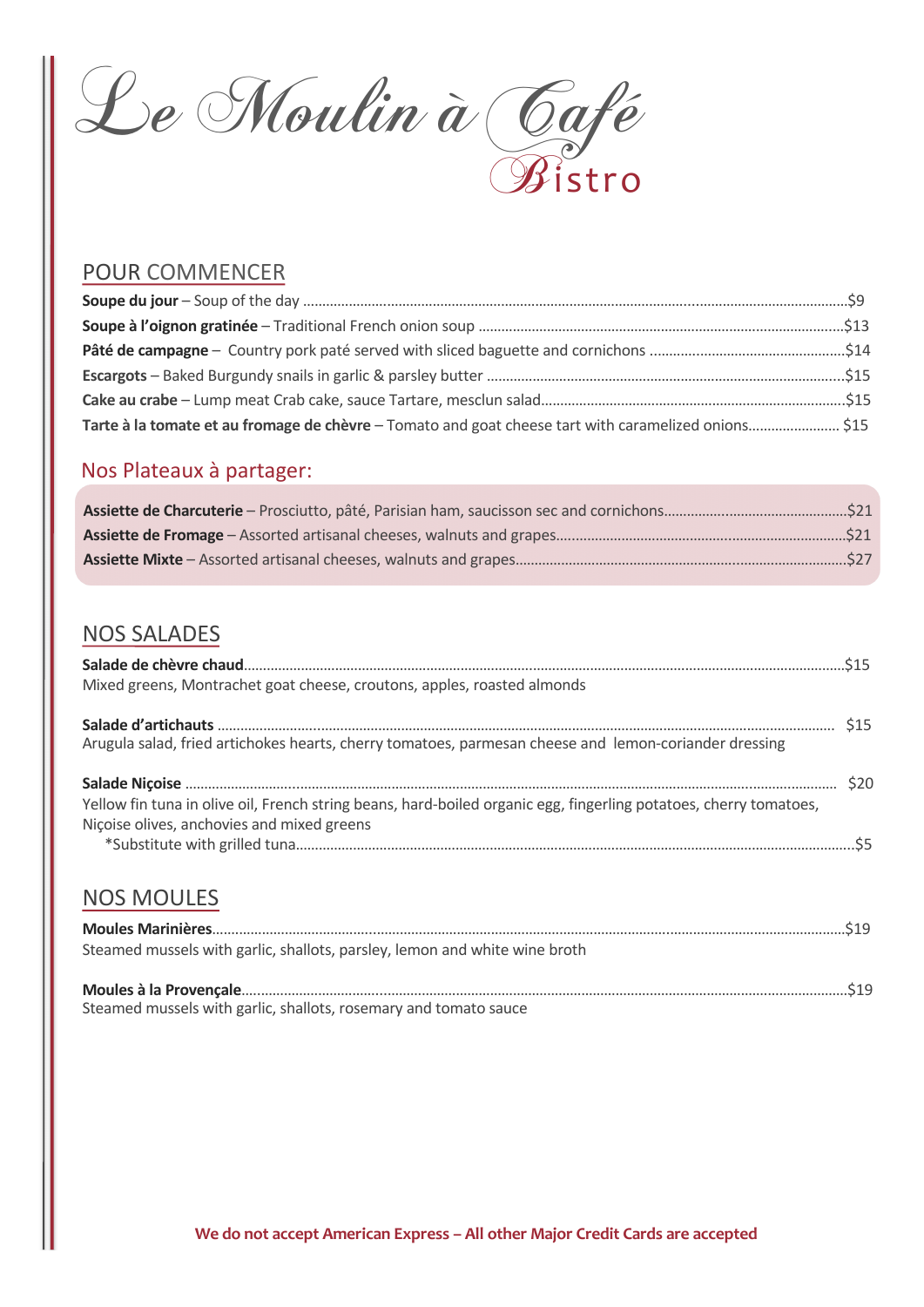Le Moulin à Café Bistro

## NOS PLATS

| Free range roasted chicken with tarragon sauce served with Yukon gold mashed potatoes and string beans |  |
|--------------------------------------------------------------------------------------------------------|--|
| Grilled Scottish salmon served with Israeli couscous and ratatouille                                   |  |
| Skirt steak with shallots and red wine sauce, served with potato gratin and mixed greens               |  |
| Sterling Silver N.Y Sirloin steak, served with house salad and French fries, Peppercorn sauce          |  |
| Spicy lamb sausages, French fries and salad                                                            |  |
| Sirloin Burger with cheddar, blue or swiss cheese, topped with crispy bacon served with French fries   |  |
| Penne pasta with pesto, ratatouille Provençale and parmesan cheese                                     |  |

## SIDES

# **DESSERTS**